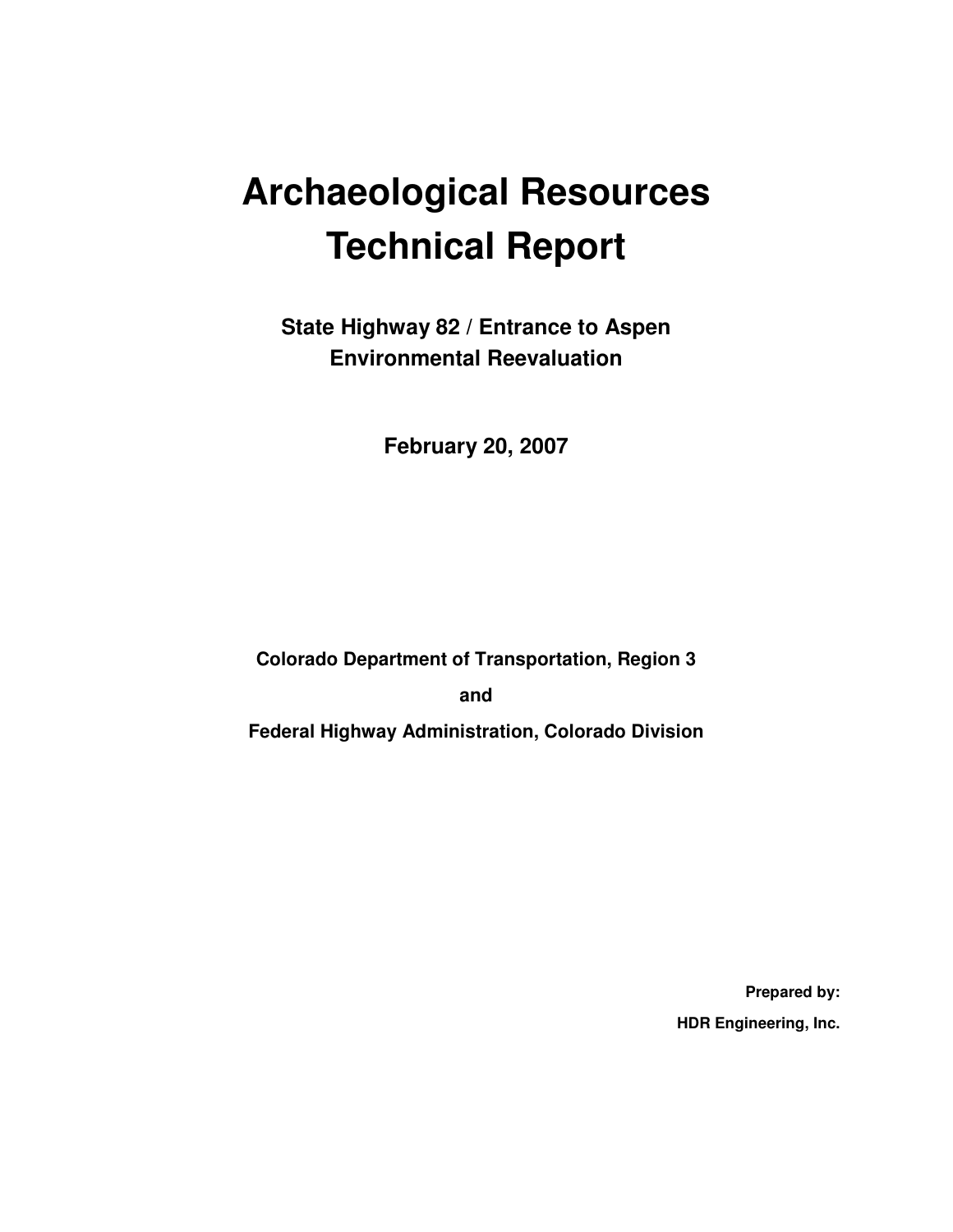#### **Contents**

| 1.0 | <b>AFFECTED ENVIRONMENT</b>              |                                       |                |
|-----|------------------------------------------|---------------------------------------|----------------|
|     | Methodology<br>1.1                       |                                       |                |
|     | 1.2                                      | <b>Regulatory Overview</b>            |                |
|     | 1.3                                      | Description of the Existing Condition | 1              |
| 2.0 | <b>ENVIRONMENTAL CONSEQUENCES</b>        | $\overline{2}$                        |                |
|     | 2.1                                      | Methodology                           | $\overline{2}$ |
|     | 2.2                                      | Compliance with Regulations           | $\overline{2}$ |
|     | 2.3                                      | <b>Preferred Alternative</b>          | 3              |
| 3.0 |                                          | <b>MITIGATION MEASURES</b>            | 3              |
| 4.0 | <b>SUMMARY OF IMPACTS AND MITIGATION</b> | 3                                     |                |
| 5.0 | <b>AGENCY COORDINATION</b>               | 4                                     |                |
| 6.0 | <b>REFERENCES</b>                        | 5                                     |                |
| 7.0 | <b>LIST OF PREPARERS</b>                 |                                       |                |
|     |                                          |                                       |                |

**APPENDIX A** 

#### **Tables**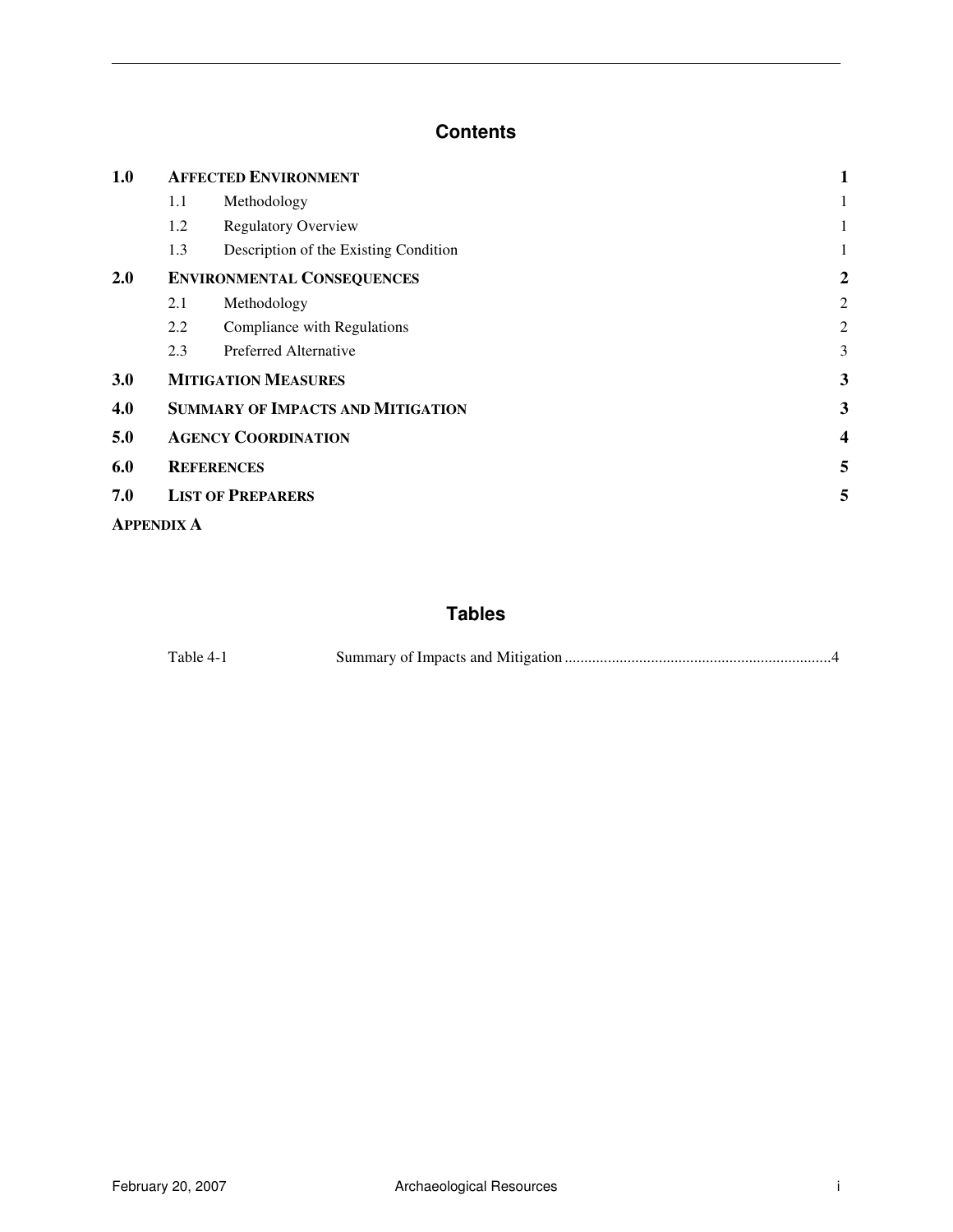# **1.0 Affected Environment**

This report provides a reevaluation of the archaeological resources analysis presented in the 1997 State Highway 82 Entrance to Aspen Final Environmental Impact Statement (FEIS) for the Preferred Alternative selected in the Record of Decision (ROD) issued in August 1998.

#### **1.1 Methodology**

This technical report reevaluating the Entrance to Aspen EIS Section IV C.11 (Archaeological Resources, page VI-68) includes information assembled from several sources, which are listed in the reference section. Data in the FEIS were analyzed as they relate to the Preferred Alternative selected in the Record of Decision. More recent and/or current data on the archaeological resources in the study area were assembled and compared to the FEIS data. A file search was conducted at the Office of Archaeology and Historic Preservation on August 11, 2006 to determine whether additional archaeological resources had been recorded within the project corridor since publication of the FEIS and ROD.

#### **1.2 Regulatory Overview**

Section 106 of the National Historic Preservation Act (NHPA), as amended applies to the historic properties listed on or eligible for listing on the National Register of Historic Places that may be impacted by this project. To conduct a consultation with the State Historic Preservation Officer, Section 106 of the National Historic Preservation Act (NHPA) of 1966 (16 U.S.C. § 470F, as amended) must be followed. The regulations for implementing Section 106 are found at 36 C.F.R. § 800, Protection of Historic Properties, and were most recently amended August 5, 2004. The amendments would not affect the implementation of this project. The preamble to Advisory Council of Historic Preservation, 36 CFR Part 800, RIN 3010-AA06, Protection of Historic Properties, Final rule; revision of current regulations is provided in Appendix A.

#### **1.3 Description of the Existing Condition**

The FEIS stated that no archaeological materials were located during field inventories conducted by CDOT in 1988, or during previous studies along the project corridor conducted in 1975 for the Carbondale-East EIS (page IV-68).<sup>1</sup> A review of the files at the Office of Archaeology and Historic

 $\overline{a}$ 

<sup>&</sup>lt;sup>1</sup> The Holden Smelting and Milling Complex lies north of the Preferred Alternative, and contains historic archaeological components. This site is described and analyzed in the FEIS under Historic Resources (page IV-65 and page V-38). Therefore, this site is addressed for this reevaluation in the Historic Resources Technical Report (CDOT and FHWA, 2007) rather than this Archaeological Resources report.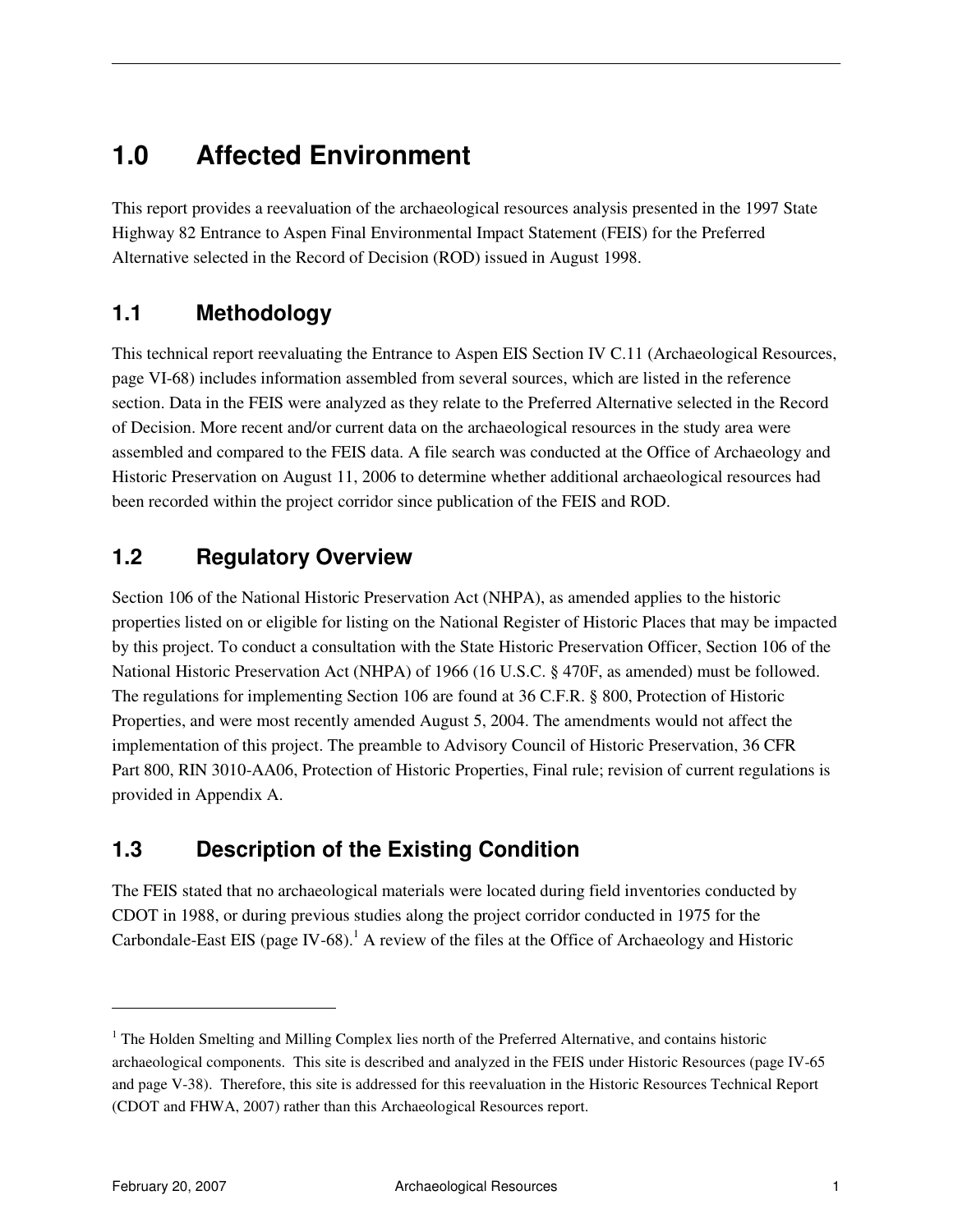Preservation on August 11, 2006 verified that no archaeological sites have been recorded in the project corridor since publication of the 1997 FEIS.

Two components of the Preferred Alternative have been constructed since the publication of the FEIS and ROD: (1) Owl Creek Road and West Buttermilk Road have been relocated to create a new, signalized intersection with State Highway 82 near the Buttermilk Ski Area; and (2) the roundabout at the Maroon Creek Road intersection has been completed.

In addition, the Maroon Creek Bridge Replacement Project is currently under construction, scheduled for completion by spring of 2008. This project is being constructed as a bridge replacement without any increase in roadway capacity. However, it will accommodate the Entrance to Aspen Preferred Alternative in the future by removing the center median and re-striping for two general-purpose lanes and two exclusive bus lanes (see the Introduction to the Technical Report Volume for more detail).

The intersection of Truscott Drive and State Highway 82 was completed in 2001. While this intersection is not part of the Entrance to Aspen Project, its configuration accommodates the alignment for the east approach to the Maroon Creek Bridge Replacement Project.

A transportation easement across the Marolt-Thomas Open Space was conveyed from the City of Aspen to CDOT in August of 2002, as part of land exchange and mitigation agreements between CDOT and the City of Aspen and Pitkin County. (Refer to Appendix A and B in the 1998 Record of Decision for details of the open space conveyance agreements and mitigation commitments.)

# **2.0 Environmental Consequences**

This section describes the environmental impacts of the Preferred Alternative that have changed since publication of the FEIS and ROD. Impacts considered included potential effects from the construction, operation, and maintenance of the Preferred Alternative.

#### **2.1 Methodology**

Using aerial photography with an overlay showing the location of the Preferred Alternative's improvements and right-of-way, effects to presently known archaeological resources were compared to the conditions and impacts reported in the FEIS. For archaeological resources, there were no changes observed in the existing conditions that would alter the impacts reported in the FEIS; therefore, no additional impact analysis was necessary.

#### **2.2 Compliance with Regulations**

Implementation of the State Highway 82 Entrance to Aspen Preferred Alternative (ROD) would be in compliance with Section 106 of the National Historic Preservation Act (NHPA) of 1966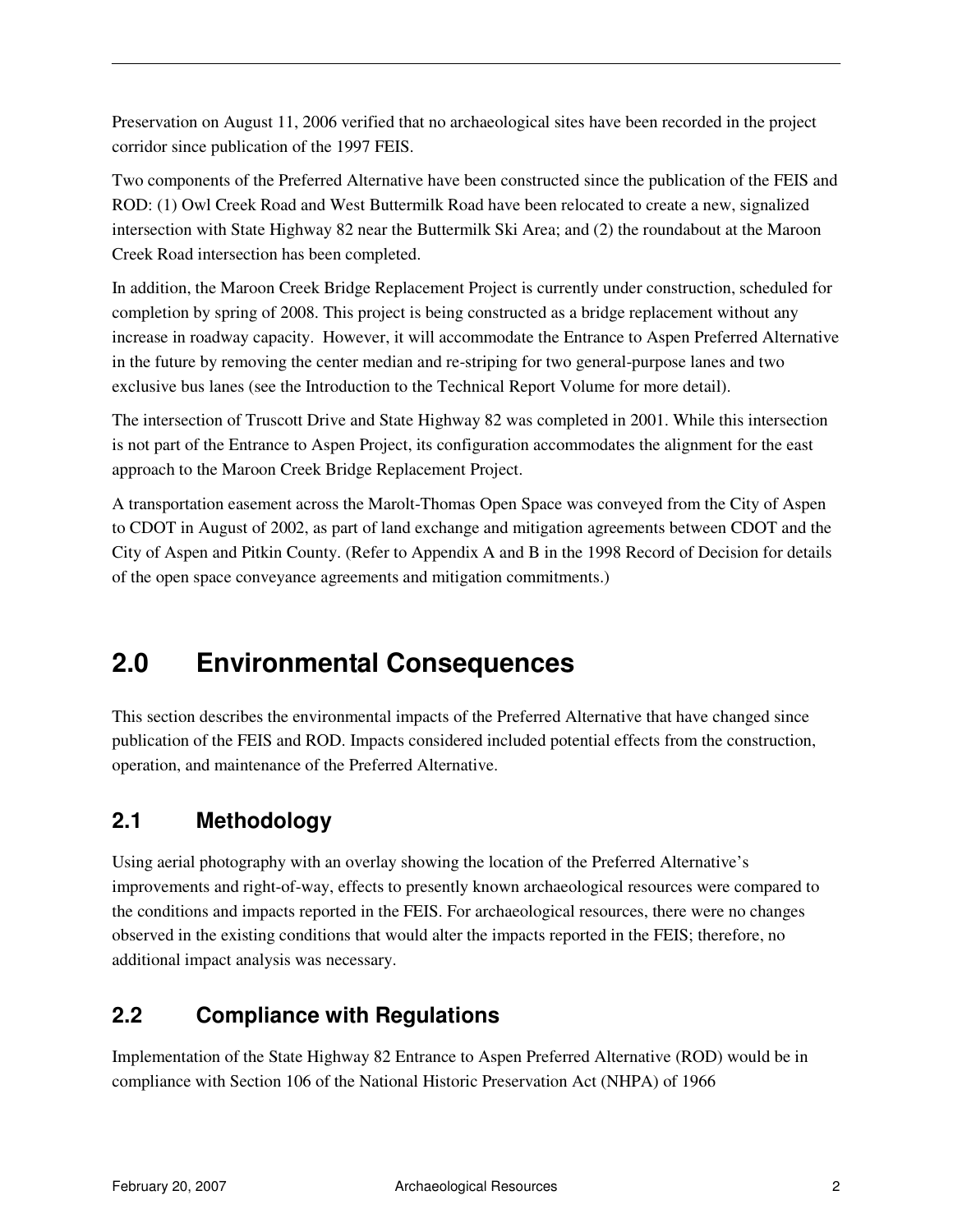(16 U.S.C. § 470F, as amended) and 36 C.F.R. § 800, Protection of Historic Properties, as amended August 5, 2004.

#### **2.3 Preferred Alternative**

Known archaeological resources and potential impacts identified in the 1997 FEIS (page V-42) have not changed since publication of the FEIS. No additional archaeological resources have been identified. Similarly, no changes have been made to the Preferred Alternative since publication of the FEIS and ROD.

No archaeological sites or other cultural materials have been encountered during construction of the intersection improvements, roundabout, or (to date) the Maroon Creek Bridge Replacement Project.

# **3.0 Mitigation Measures**

The mitigation measures described in the 1997 FEIS (page VI-4) have been implemented for components of the Preferred Alternative already constructed. These measures also would be implemented during construction of future components of the Preferred Alternative, and are adequate to protect archaeological resources in the project area. No additional mitigation would be needed, based on current conditions and regulations.

# **4.0 Summary of Impacts and Mitigation**

Impacts are summarized below in Table 4-1 as identified in both the FEIS and this Reevaluation. Mitigation measures listed in the table are those from the 1998 ROD, unless additional measures are noted as being required due to findings of the Reevaluation.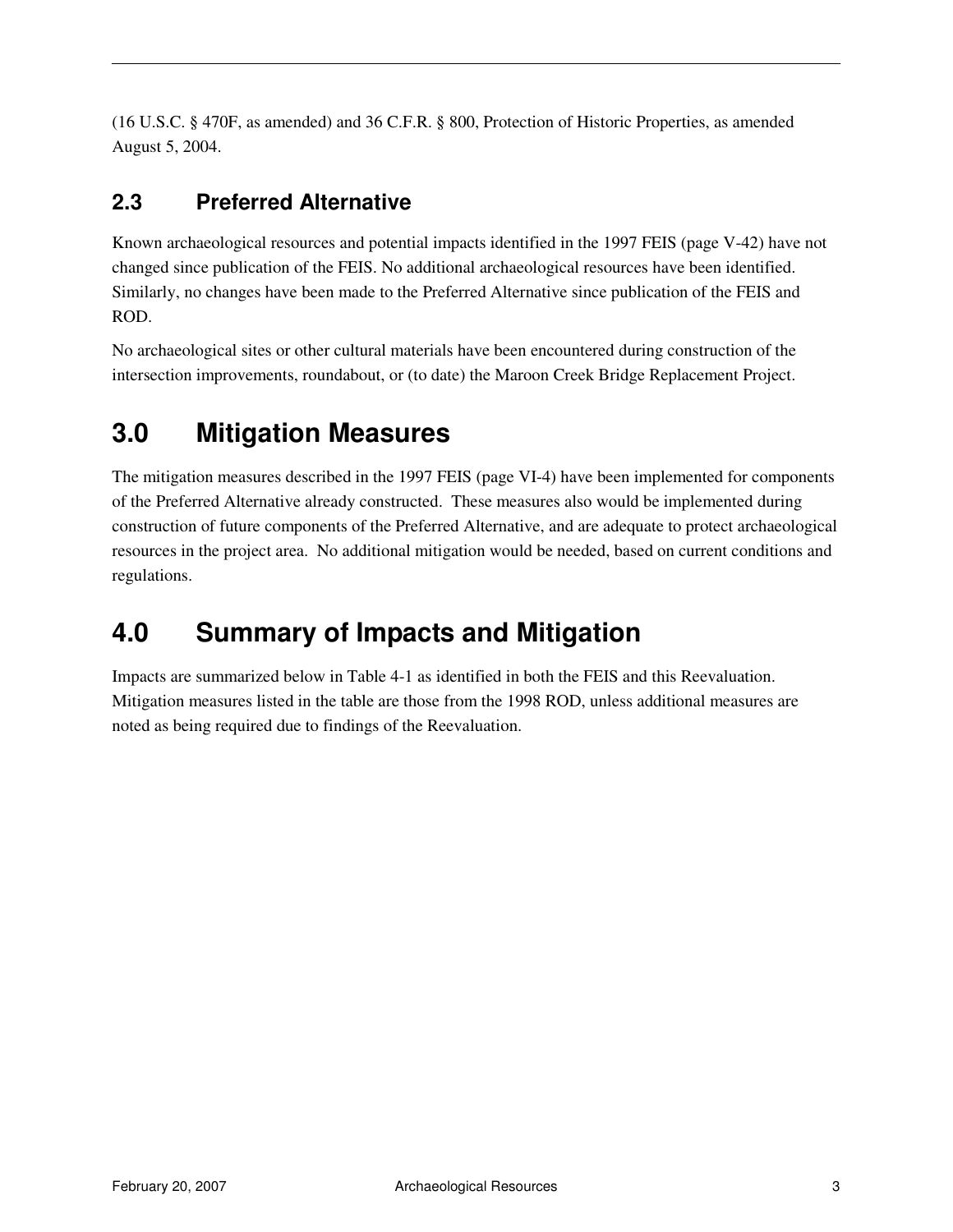| <b>Topic</b>                | <b>FEIS Impact</b>                                                                                                                                                                                                                                                                                                                                                                                                                                                                  | <b>Reevaluation Impact</b> | <b>Mitigation Measures</b>                                                                                                                                                                                                                                                                                                                                                                                                                                                                                                                                                                                                                                                                                                                                                                                                                     |
|-----------------------------|-------------------------------------------------------------------------------------------------------------------------------------------------------------------------------------------------------------------------------------------------------------------------------------------------------------------------------------------------------------------------------------------------------------------------------------------------------------------------------------|----------------------------|------------------------------------------------------------------------------------------------------------------------------------------------------------------------------------------------------------------------------------------------------------------------------------------------------------------------------------------------------------------------------------------------------------------------------------------------------------------------------------------------------------------------------------------------------------------------------------------------------------------------------------------------------------------------------------------------------------------------------------------------------------------------------------------------------------------------------------------------|
| Archaeological<br>Resources | Potential right-of-way<br>encroachment on a site<br>listed on or eligible for the<br>National Register of Historic<br>Places: the Holden Smelting<br>and Milling Complex (NR<br>5PT.539) (historic<br>archaeology).<br>Note: The Preferred<br>Alternative was shifted north<br>prior to the publication of the<br>ROD to avoid any property<br>take within the historic site<br>boundary of the Holden<br>complex. (See Historic<br>Resources Technical Report<br>for more detail.) | No change.                 | A historic archaeological<br>inventory will be conducted on<br>the Holden Property and in the<br>vicinity of the Castle Creek<br>Bridge prior to construction. If<br>any inconsistencies between<br>the previous survey and the<br>final alignment become<br>evident, on-the-ground<br>reconnaissance will be<br>conducted as necessary. The<br>reconnaissance will document<br>that the final highway<br>alignment has been adequately<br>evaluated and that no<br>archaeological resources<br>determined to be significant by<br>the SHPO will be adversely<br>affected. Should any evidence<br>of archaeological resources be<br>discovered during construction,<br>the work will be stopped in that<br>vicinity until the CDOT staff<br>archaeologist and the SHPO<br>representative fully evaluate<br>the importance of the<br>resources. |

**Table 4-1 Summary of Impacts and Mitigation** 

# **5.0 Agency Coordination**

The Colorado Historical Society, Office of Archaeology and Historic Preservation conducted a search of the Colorado Inventory of Cultural Resources in the study area on August 11, 2006, to determine if any archaeological surveys had been conducted in the study area since publication of the 1997 FEIS.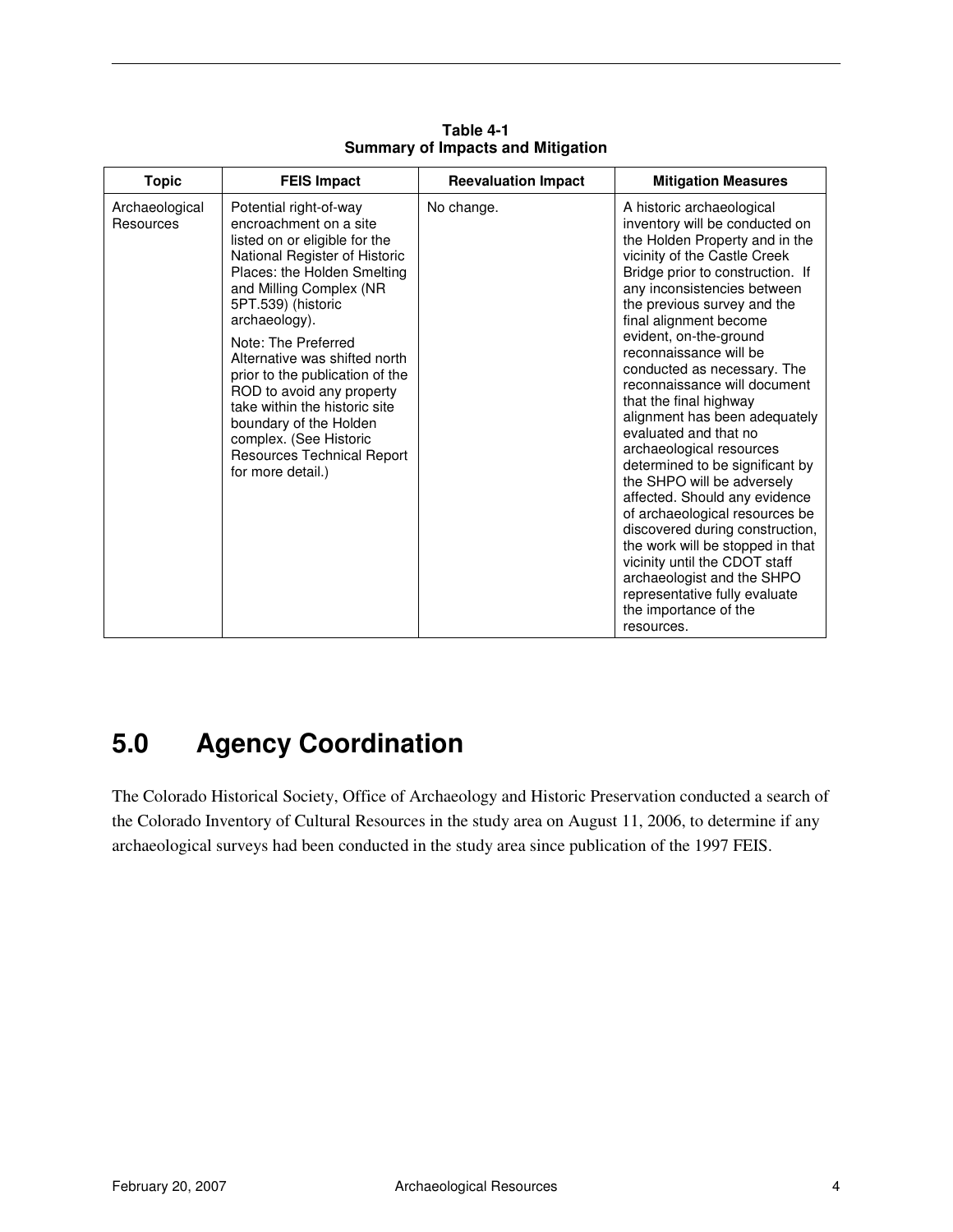### **6.0 References**

- Advisory Council on Historic Preservation, http://www.achp.gov/regs.html and http://www.achp.gov/regs-rev04.pdf, accessed August 3, 2006.
- \_\_\_\_\_. 36 CFR Part 800, RIN 3010-AA06, Protection of Historic Properties, Final rule; revision of current regulations, http://a257.g.akamaitech.net/7/257/2422/06jun20041800/edocket.access.gpo.gov/2004/04- 15218.htm, accessed August 3, 2006.
- Colorado Department of Transportation. 1997. *State Highway 82 Entrance to Aspen Final Environmental Impact Statement and Section 4(f) Evaluation* Volume 1 (FEIS), Project STA 082A-008, August 1997.
- \_\_\_\_\_. 1998. *State Highway 82 Entrance to Aspen Record of Decision* (ROD), Project STA 082A-008, August 1998.
- Colorado Historical Society, Office of Archaeology and Historic Preservation, Numerical Site Listing, August, 11, 2006.
- Federal Highway Administration (FHWA) and Colorado Department of Transportation. 2007. Historic Resources Technical Report, State Highway 82/Entrance to Aspen Environmental Reevaluation. February 2007.

# **7.0 List of Preparers**

Terri Morrell, AICP, Senior Planner, HDR Engineering, Inc.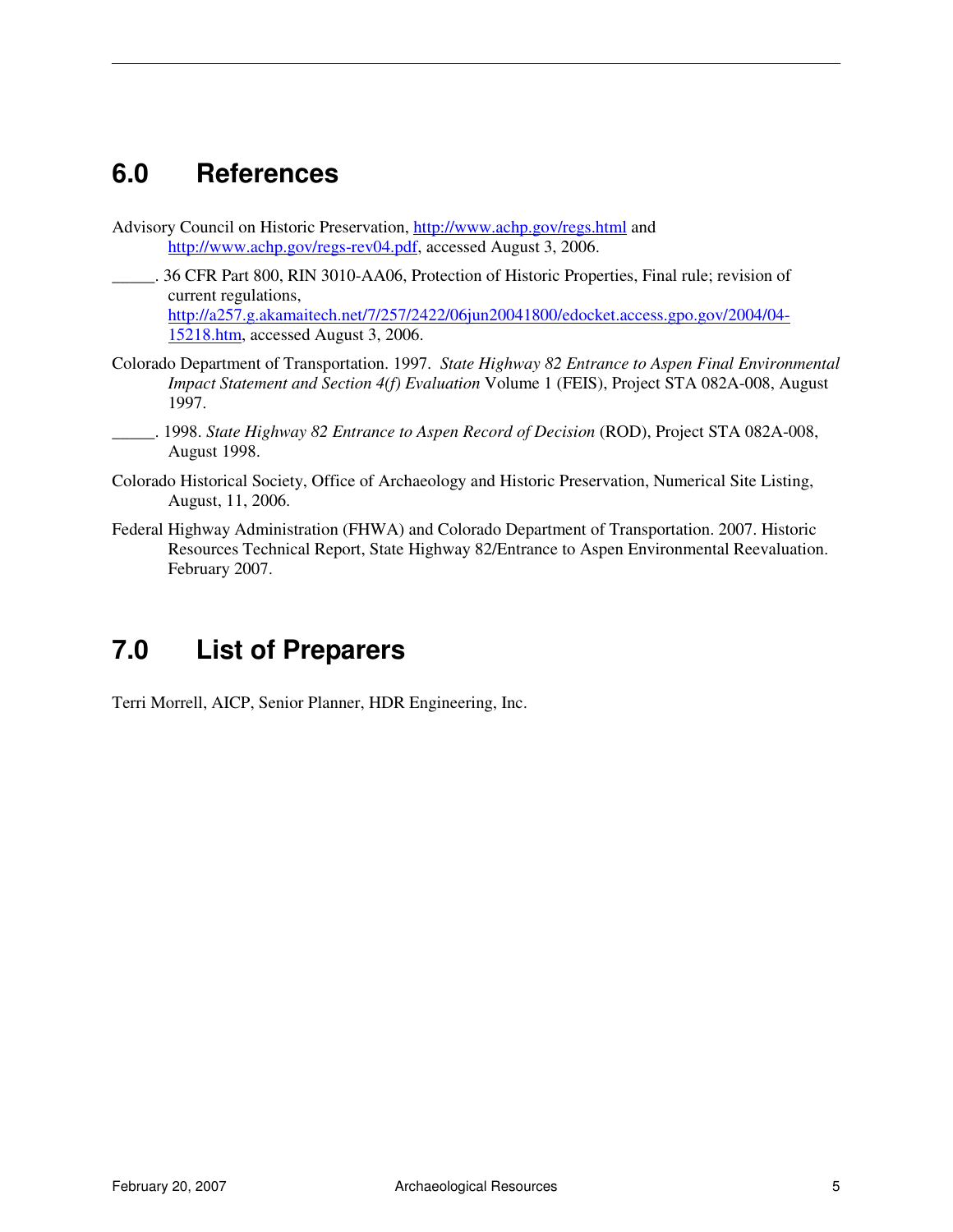### **Appendix A**

Preamble to Advisory Council of Historic Preservation, 36 CFR Part 800, RIN 3010-AA06, Protection of Historic Properties, Final rule; revision of current regulations

> ADVISORY COUNCIL ON HISTORIC PRESERVATION 36 CFR Part 800 RIN 3010-AA06 Protection of Historic Properties

AGENCY: Advisory Council on Historic Preservation.

ACTION: Final rule; revision of current regulations.

SUMMARY: The Advisory Council on Historic Preservation (ACHP) has adopted amendments to the regulations setting forth how Federal agencies take into account the effects of their undertakings on historic properties and afford the ACHP a reasonable opportunity to comment, pursuant to Section 106 of the National Historic Preservation Act (NHPA). Most of the amendments respond to court decisions which held (1) that the ACHP could not require a Federal agency to change its determinations regarding whether its undertakings affected or adversely affected historic properties, and (2) that Section 106 does not apply to undertakings that are merely subject to State or local

 $\mathbf 1$